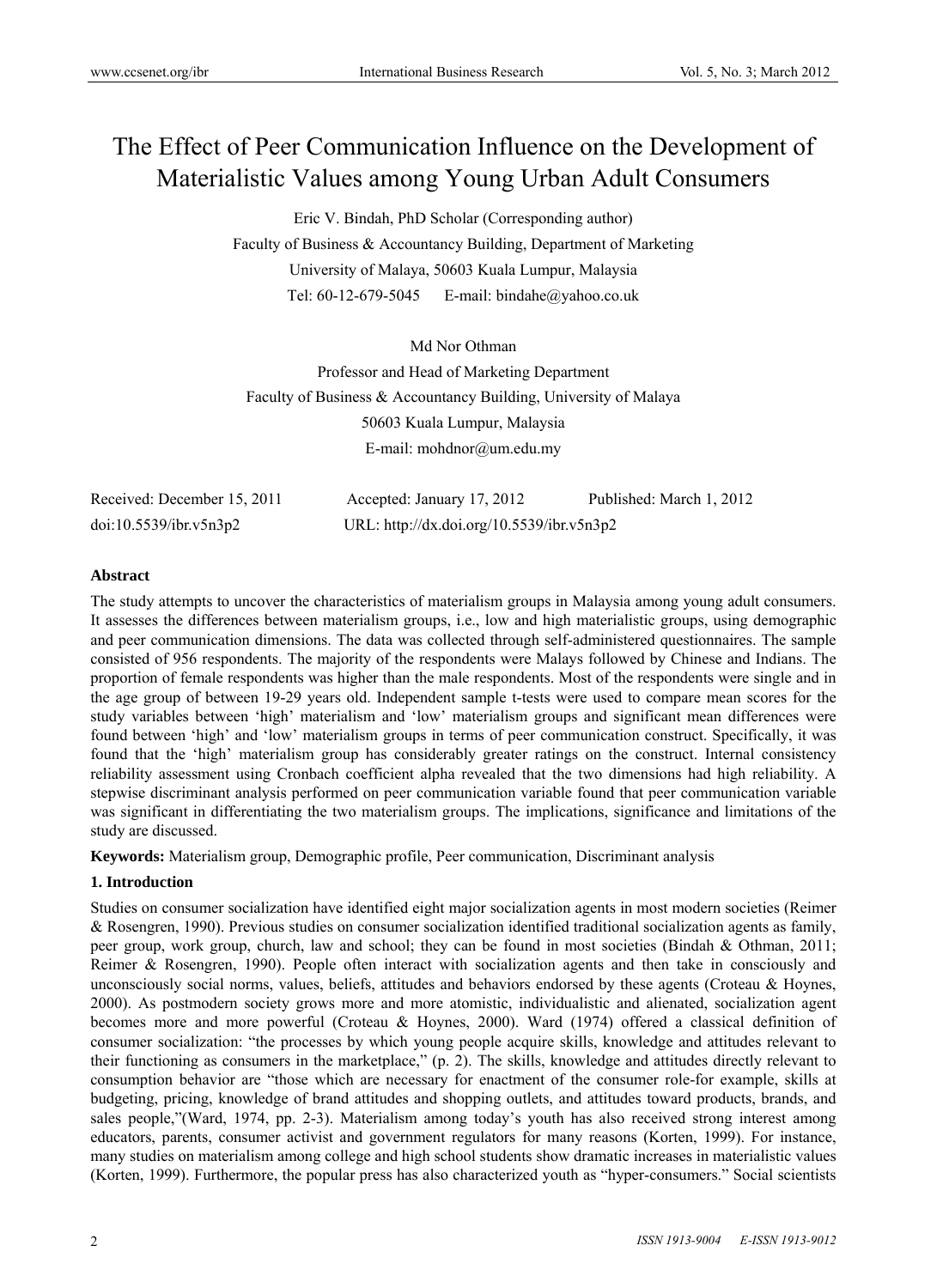have responded with a burst of recent books that decry materialism among young consumers and criticize marketing's role in the development of materialistic values (Kasser, 2002; Schor, 1999).

Although materialism has long been of interest to consumer researchers, surprisingly however, with such a growing concern about adolescent becoming too materialistic, research into this area has paid little attention to young adult consumers and their endorsement of materialistic values. Kau et al. (2000) for instance, have examined if the level of materialistic inclination differs among respondents with different demographic characteristic. Using a sample of undergraduate students in the age group of 15 to 54 years old, the findings revealed that people in different age group were observed to differ in their degree of materialistic inclination. In their study, teenagers in the age group of between 15 to 19 years old were less materialistic; their older counterparts in the age group of 20 to 29 years old were more materialistic. A major limitation of previous studies into the effects of socialization agents has been the limited scope of the analyses, confined to a given developmental stage (for example, childhood, adolescents). Cross sectional data analyzed at a specific development stage in a person's life tell us little about the possible casual influences of socialization agents, living room for criticisms about the nature and direction of influence between materialism and measures of the person's interaction with socialization agents (Moschis, 1985). Furthermore, it is not clear whether specific socialization agents in general, and communication environment in particular, can instill materialistic values in people.

There exist several definitions of young adults. Theorists often define young adults as those who have reached sexual maturity, but are not married (Schindler, 2001). Custom in the United States distinguishes young adults as those newly eligible to vote, at age eighteen. Erikson (1968) devoted his research to defining the eight stages of life. Young adulthood, according to his model, falls in the sixth stage, "intimacy vs. isolation." The developing person grows up until the time he/she forms his/her identity. Then is the test to see if the individual can fuse his/her identity with that of others, and if the person is ready for intimacy, and the capacity to commit himself or herself to concrete affiliations and partnerships (Erikson, 1968). This stage can only occur after the person has successfully completed the other stages. Often, chronology of age is not the most important consideration. Studies analyzing consumer behaviour have fundamentally focused on adolescents, and their findings have generally not been transferable to young adults (Ganassali et al. 2006). The reason to study young consumer is due to young behaviour represents a collective subject holding a common culture (Fabris, 2003): this common culture is based on some shared values, on a shared tendency to feel as citizens of the world, on a common propensity to experience new things and to support new ideas. From this point of view, young consumer behaviour is a relevant issue for managers and policy makers too, because they are recognized as a significant market segment (Moschis & Moore, 1979) and they frequently represent the pioneers of new social and consumption trends. The study of young people behaviour is consequently of great interest, given the significant spending of this segment of the population and the importance of their purchases (McNeal, 1999).

Most research conducted in the area of consumer socialization and its effect on the development of materialistic values, have placed their emphasis on the key relationships between variables in their model, with very few exceptions of studies addressing distinct materialism groups among socialization agents (e.g., Goldberg et al., 2003). Research addressing specific distinct materialism group differences across peer communication has not been explored extensively. Hence, there is a need to examine the differences of peer communication factors across distinct materialism subgroups and to identify the important factor in discriminating between these materialism groups. The purpose of this paper is to adopt a theoretical framework to explain the mechanism responsible for the development of materialistic values among young adult consumers. This paper emphasized on the role of peer communication influences on the development of materialistic values among young adult consumers. Based on theoretical and research perspectives, two hypotheses are developed.

#### *1.1 Objectives of Study*

- a. To examine the differences between low and high materialism groups among young urban adults consumers in Malaysia using demographics dimension.
- b. To examine the differences between low and high materialism groups among young urban adults consumers using peer communication dimension.

## **2. Literature Review**

When it comes to consumer socialization, attitudes, aside from values (e.g., materialism), behaviours and norms are important elements in the study of the consumer socialization process as defined by Ward (Ward, 1974). Among the major sources of socialization influence, include parents, peers, media and school. Prior research identify parents are the main agents in children and adolescents' primary socialization process, in which implicitly and explicitly they teach and transmit consumer-related orientations to their child (e.g., John, 1999; Ward, 1974). According to Moschis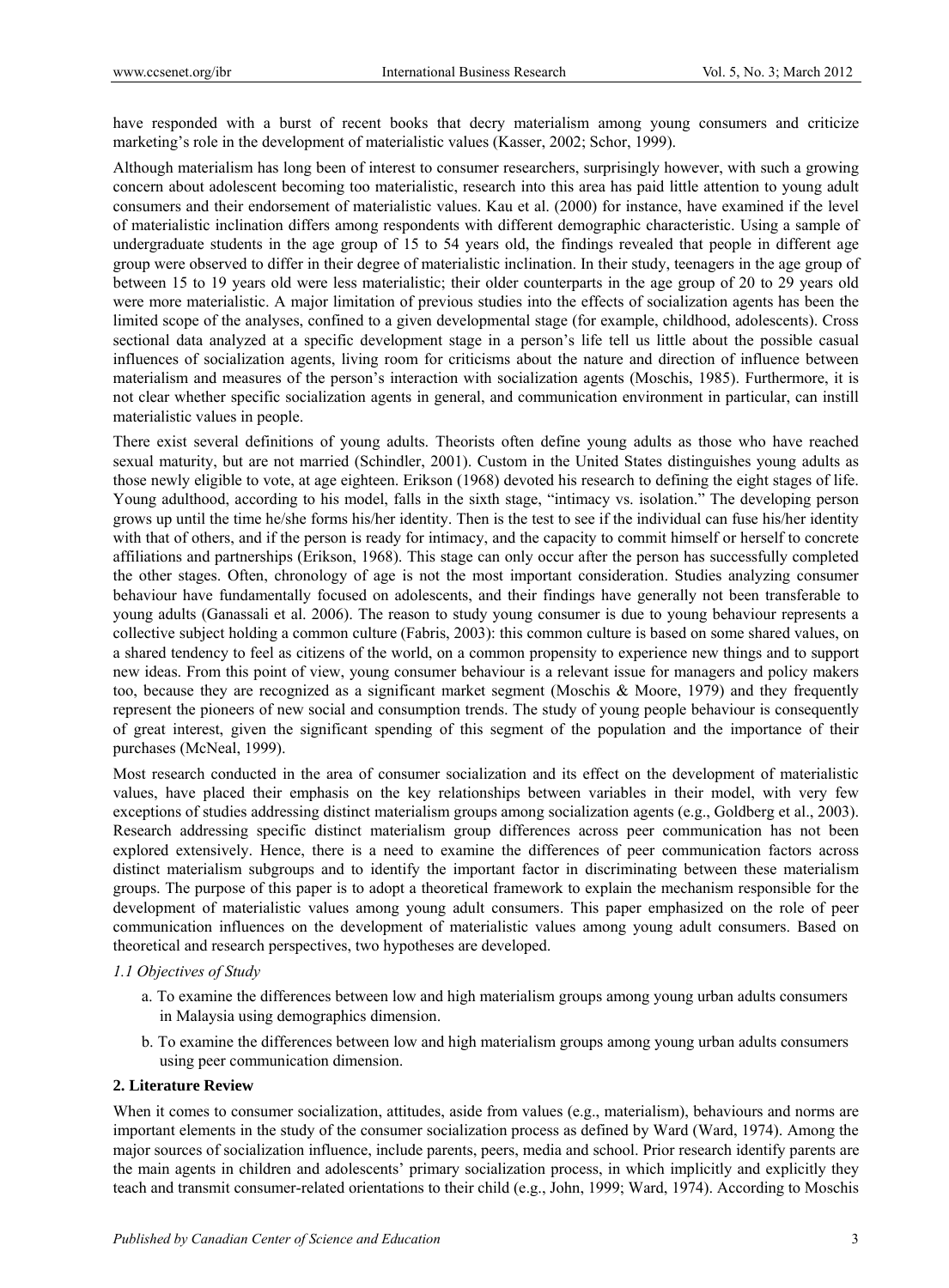(1985), in the secondary socialization process, peers, school and media tend to gain influence (Moschis, 1985). Marketing and advertising scholars have found that at the perceptual stage (2 to 7 years old) (Piaget, 1953), young children's consumer learning mainly comes from their modeling on parents and peers while the influence of mass media is low (Ward & Wackman, 1971).

Researchers have also found that children in the critical period (7 to 11 years old) (Piaget, 1953) can recognize the functional differences between program and commercials and they can distinguish program from commercials based on persuasive intent (Blosser & Roberts, 1985; Robertson & Rossiter, 1974). Children in the critical period can recall both visual and verbal details of television commercials, and they can recall more brand names (John, 1999). They begin to perceive some bias and deception in advertising messages and accordingly foster a more negative attitude toward advertising (John, 1999). They can categorize products and discriminate brands according to their underlying functional attributes (John & Lakshmi-Ratan, 1992).

For teenagers in the reflective period (11-17) (Piaget, 1953), observational learning has become the most important device of their consumer socialization. They turn away from parents to peers and seek consumer information from various mass media. They learn consumer knowledge and skills through direct experiences (trial), observation (imitation), and vicarious experiences.

Previous research suggests that, as socializing agents, television and peers are more important than family for adolescents while young teenagers are more sensitive to the social meaning of consumption because of their strong self-expressive orientation (Churchill & Moschis, 1979; Moschis & Churchill, 1978; Moschis & Moore, 1979; Moschis & Mitchell, 1986). Social structural restraints including social class, gender and race, have also been examined by many scholars as antecedent variables of adolescents' consumer socialization and they are found to be interesting mediators, facilitators or limiting factors, but family, peers and mass media have always been identified as dominant influences (Churchill & Moschis, 1979; Moschis & Churchill, 1978; Moschis & Mitchell, 1986). Thus, aside from television and family influences, previous research indicates that peer as a socialization agent plays a significant role in influencing adolescent in many aspects of their consumption behaviour, norms and values. Given the importance of the role peers exert on adolescents as they grow up into adulthood, it is interesting for marketers and scholars to understand just how much or to what extent peers play a significant role in influencing young adults' development of values, such as materialism. The present study attempt to explore peer influence, particularly the communication and interaction patterns that takes place between young adults and their peers to determine if there is any implication on the endorsement of materialistic values. Churchill and Moschis (1979) have offered a general conceptual framework that is useful in organizing and conceptualizing variables for the study of consumer socialization, and has applied the general theoretical and conceptual notions of socialization to the specific context of consumer socialization.

Although no single set of socialization concepts, assumptions, and hypotheses has been agreed upon to guide research efforts in the area of consumer socialization, a rough blueprint does exist outlining what data should be included and what a socialization theory of consumer behaviour might look like and is adapted for the present study. McLeod and O'Keefe (1972), for example, maintained that a complete socialization theory must deal with five types of variable: (1) content or criterion behaviour; (2) agent or source of the influence; (3) learning processes involved in socialization; (4) social structural constraints affecting learning; and (5) age or life cycle position of the person being influenced (Churchill & Moschis, 1979). The following provides a brief explanation on the five different types of variables.

#### *2.1 Content or Criterion Behavior*

Socialization research focuses on the study of the development of learning properties (cognitions and behaviours) necessary for the performance of a given social role (Churchill & Moschis, 1979). Learning properties can be divided into: (1) properties that help a person function in any given social system and (2) properties related to a person's individual behaviour regardless of the standards set by any larger system (McLeod & O'Keefe, 1972; Churchill & Moschis, 1979). The criteria relevant to the functioning in any given social system are prescribed by that society. They are based on normative theories of human behaviour and, are efforts on the part of some members of that society to regulate the behaviour of other members so that certain "desirable" consequences follow (Churchill & Moschis, 1979). Criteria relevant to individual behaviour, on the other hand include cognitions and behaviours that enable the person to enact a given social role, regardless of whether the behaviours are functional or dysfunctional in any larger system.

## *2.2 Agent or Source of Influence*

Socialization is often viewed as a social process by which norms, attitudes, motivations, and behaviours are transmitted from specific sources, commonly known as "socialization agents" to the learner (Churchill & Moschis,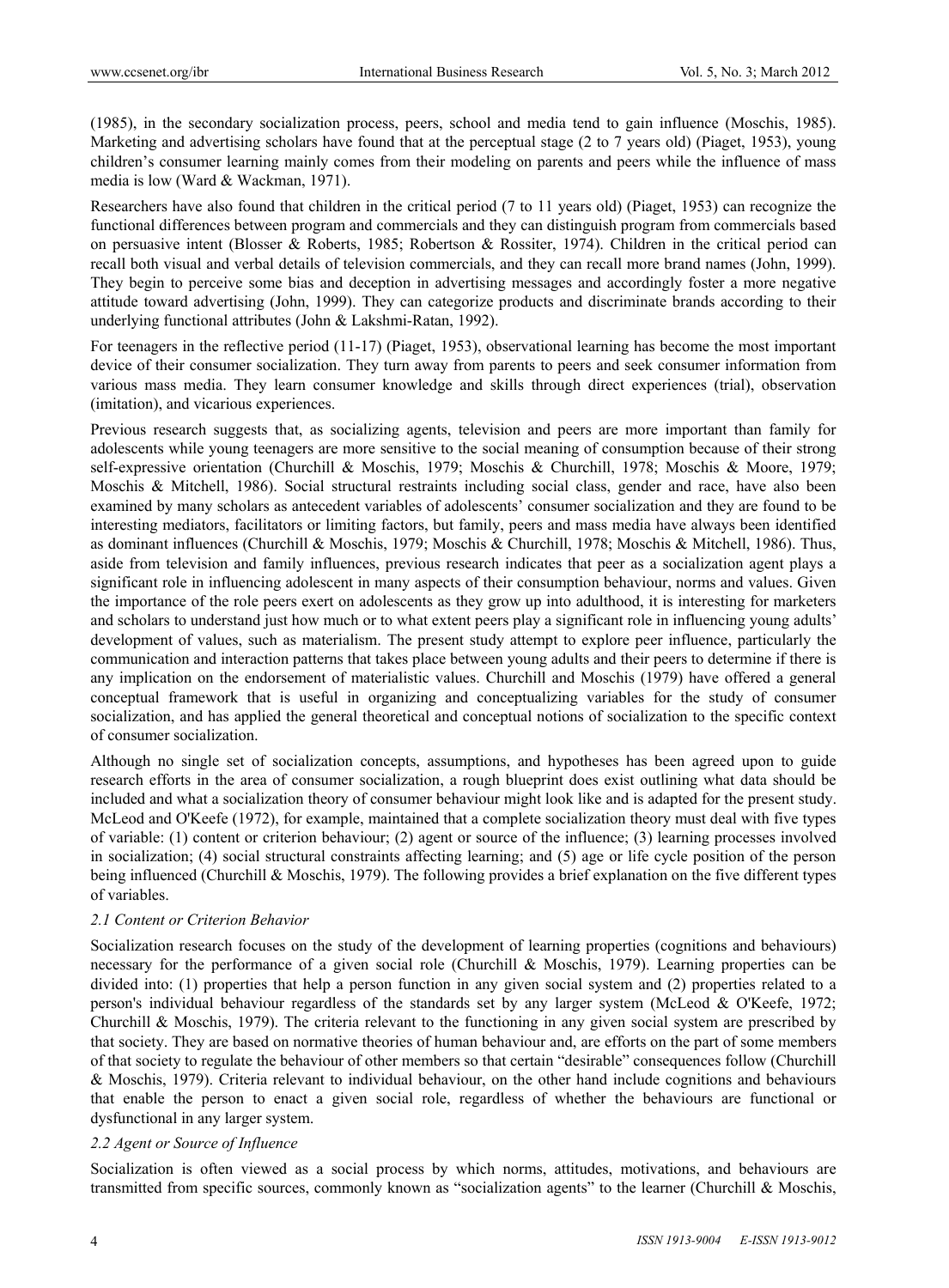1979). "Socialization takes place through interaction of the person and various agents in specific social settings" (McLeod & O'Keefe, 1972, p. 135). A socialization agent may be a person or an organization directly involved in socialization because of frequency of contact with the individual, primacy over the individual, and control over rewards and punishments given to the individual (Churchill & Moschis, 1979). These agents are of high salience to the learner and continue to influence the development of his/her character, even as new agents are added and older ones are displaced. The result of these interactions is the development of a series of "self-other systems" in which the individual is oriented toward the evaluations of significant others and the role prescriptions (Churchill  $\&$ Moschis, 1979).

The main implication of including specific-influence agents in the socialization model is that the unit of analysis becomes the agent-learner relationship (McLeod & O'Keefe, 1972). Talmon (1963) classifies these agent-to-learner relationships into four categories on the basis of the formality of the type of agent and the role of the learner: (1) formal organization (agent), role of learner specified (e.g., school); (2) formal organization, role of learner not specified (e.g., mass media); (3) informal organization, role of learner specified (e.g., family): (4) informal organization, role of learner not specified (e.g., peers).

## *2.3 Learning Processes*

The processes by which the learner acquires specific values and behaviours from the socialization agents, while interacting with them, can be divided into three categories: modeling, reinforcement, and social interaction (McLeod & O'Keefe, 1972).

## 2.3.1 Modeling

Modeling explanations involve imitation either through a conscious attempt to emulate the socialization agent or because the agent's behaviour is the most salient alternative open to the person (McLeod & O'Keefe, 1972; Churchill & Moschis, 1979). For example, adolescents do the same things as their peers do in an effort to be like them. This type of learning process has also been referred to as observational and imitation learning (Churchill  $\&$ Moschis, 1979).

## 2.3.2 Reinforcement

These explanations of learning involve either reward (positive reinforcement) or punishment (negative reinforcement) mechanisms.

## *2.4 Social Interaction*

The social interaction mechanism is less specific as to the exact type of learning involved. It may involve a combination of modeling and reinforcement (McLeod & O'Keefe, 1972; Churchill & Moschis, 1979). This explanation holds that the characteristic social norms involved in the person's interactions with other significant persons shape the individual's attitudes, values, and behaviour. Thus, what is learned is a series of interpersonal relationships relating to a given social role (Thorton & Nardi, 1975). The social interaction process may have content and structure. Content often refers to expectations (norms) held by agents as to what the prescribed role should be; these may be attitudinal, behavioural, or cognitive (Thorton & Nardi, 1975). The structure of the social interaction mechanism, on the other hand, usually refers to agent-child relations concerning power and communication.

## *2.5 Social Structural Constraints*

Social structural explanations of socialization emphasize the person's social environment within which learning takes place. Social variables such as social class, sex, and birth order can have a direct as well as indirect effect in socialization, by influencing learning processes (McLeod & O'Keefe, 1972; Churchill & Moschis, 1979).

# *2.6 Age or Life Cycle Position*

Although the study of socialization was once restricted to learning that takes place during childhood, it has been extended in recent years to include the study of learning that occurs throughout a person's lifetime (Churchill  $\&$ Moschis, 1979). Because people learn continuously and because they learn different things at different times in their lives from different agents, the emphasis is on changes in a person''s cognitions and behaviours as the individual moves through the life cycle, specifically in the post-adolescent period when the person gets married, takes a job, and so forth, at different ages (Churchill & Moschis, 1979). Theory and research also suggest that people at different age or life cycle levels may be influenced differently by environmental factors, e.g., socialization agents (Churchill & Moschis, 1979). Thus, all generalizations are dependent upon a particular phase in the developmental process or life cycle, and a different cluster of variables tends to dominate each stage.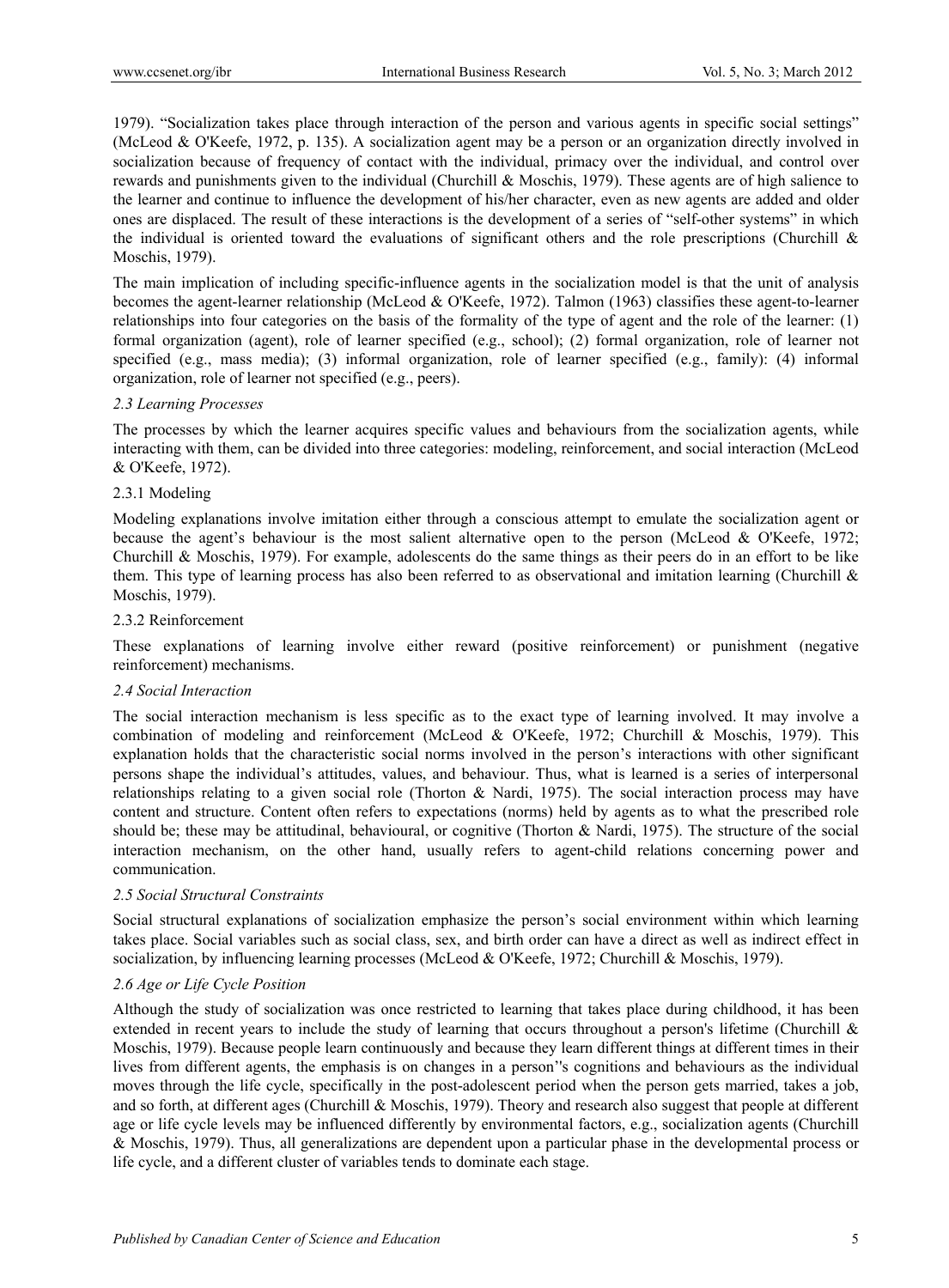Typical research on development of consumer patterns of thinking and behaving has been based on two models of human learning: the cognitive developmental model and the social learning model. Studies utilizing the cognitive developmental approach attempt to explain socialization as a function of qualitative changes (stages) in cognitive organization occurring between infancy and adulthood. Stages are defined in terms of cognitive structures the child can use in perceiving and dealing with the environment at different ages. As the child "moves" from one stage to another, s/he is assumed to be developing and integrating various learning properties. The social learning model, on the other hand, seeks explanations for the formation of cognitions and behaviours from the sources of influence (socialization agents) transmitting attitudes, motivations, and values to the person. Learning is assumed to be taking place during the person's interaction with these socialization agents in various social settings (McLeod & O'Keefe, 1972; Churchill & Moschis, 1979).

### *2.7 Materialism*

In the relevant literature, materialism is defined from various social, cultural, psychological, and economic perspectives: a way of life, a value orientation, a cultural system, a personality trait, a second-order value, an aspiration (e.g., Daun, 1983; Fox & Lears, 1983; Ward & Wackman, 1971; Inglehart, 1981; Mukerji, 1983; Belk, 1984; Richins & Dawson, 1990; Bindah & Othman, 2011). Daun (1983) described materialism as a lifestyle in which a high level of material consumption functioned as a goal and served as a set of plans. Materialism lends meaning to life and provides an aim for everyday work. Fox and Lears (1983) regarded materialism as the ceaseless pursuit of the "good life" through consumption. Ward and Wackman (1971) defined materialism as "an orientation which views material goods and money as important for personal happiness and social progress" (p. 422). And Inglehart (1981) considered materialism as an economic orientation to life, a cultural or structural variable, giving precedence to economic values over other values such as freedom, civil power, aesthetics, and friendship. He argued that materialism was a value situated within the constellation of a value system. Similarly, Mukerji (1983) regarded materialism as a cultural system in which material interests are not made subservient to other social goals and material self-interests are prominent. Belk (1984) observed, "Materialism reflects the importance a consumer attaches to worldly possessions. At the highest levels of materialism, such possessions assume a central place in a person's life and are believed to provide the greatest sources of satisfaction and dissatisfaction," (p. 291).

More relevant to this paper, Richins and Dawson (1990) considered materialism as a value orientation with at least three components: a status component, which reflects the intended and actual use of material objects as a means of social recognition and to symbolize one's personal success; the expectation or aspirational component of materialism concerns the extent to which an individual believes that acquisitions of material objects will lead to personal happiness and enjoyment of life; and an affective component represented by the degree to which an individual actually does find possessions to be a source of satisfaction. Materialism is an organizing or second-order value that incorporates both the importance placed on certain end states (achievement and enjoyment values) and beliefs that possessions are appropriate means to achieve these states (Richins & Dawson, 1990).

Richins and Dawson's (1992) concept of materialism rests on the two processes of acquisition and possession. They believe that these processes organize and guide the materialist's plans and behaviours under the expectation of certain favourable end states. There are three themes in their concept of materialism. First, acquisition is central to the lives of materialists. It not only serves as a focal point, but also organizes behavioural patterns. Acquisition serves as a set of plans and goals that directs and guides daily endeavours. Second, acquisition is a means of achieving happiness and well-being in life. To materialists, both acquisition and possession of goods are essential to satisfaction and well-being in life. Finally, materialists use possessions to display success or status. They judge their own and others' success by the number and quality of possessions accumulated. They view themselves as successful to the extent they can possess products that project the desired self-image. Materialism represents a mind-set or constellation of attitudes regarding the relative importance of acquisition and possession of objects in one's life. For materialists, possessions and their acquisition are at the forefront of personal goals that dictate their "way of life." They value possessions and their acquisition more highly than most other matters and activities in life. For Richins and Dawson (1992), materialism is a value that guides people's choices and conduct in a variety of situations, including, but not limited to consumption areas. It should be able to influence not only the type of products purchased, but also the quantity.

This paper follows that of Richins and Dawson (1992) to define materialism as a value of at least three components: acquisition centrality, acquisition as the pursuit of happiness, and possession-defined success. It is an organizing central value that guides people's choices and behaviour in everyday life. It is an enduring belief that acquisition and possessions are essential to happiness and success in one's life. Broadly defined, materialism is any excessive reliance on consumer goods to achieve the end states of pleasure, self-esteem, good interpersonal relationship or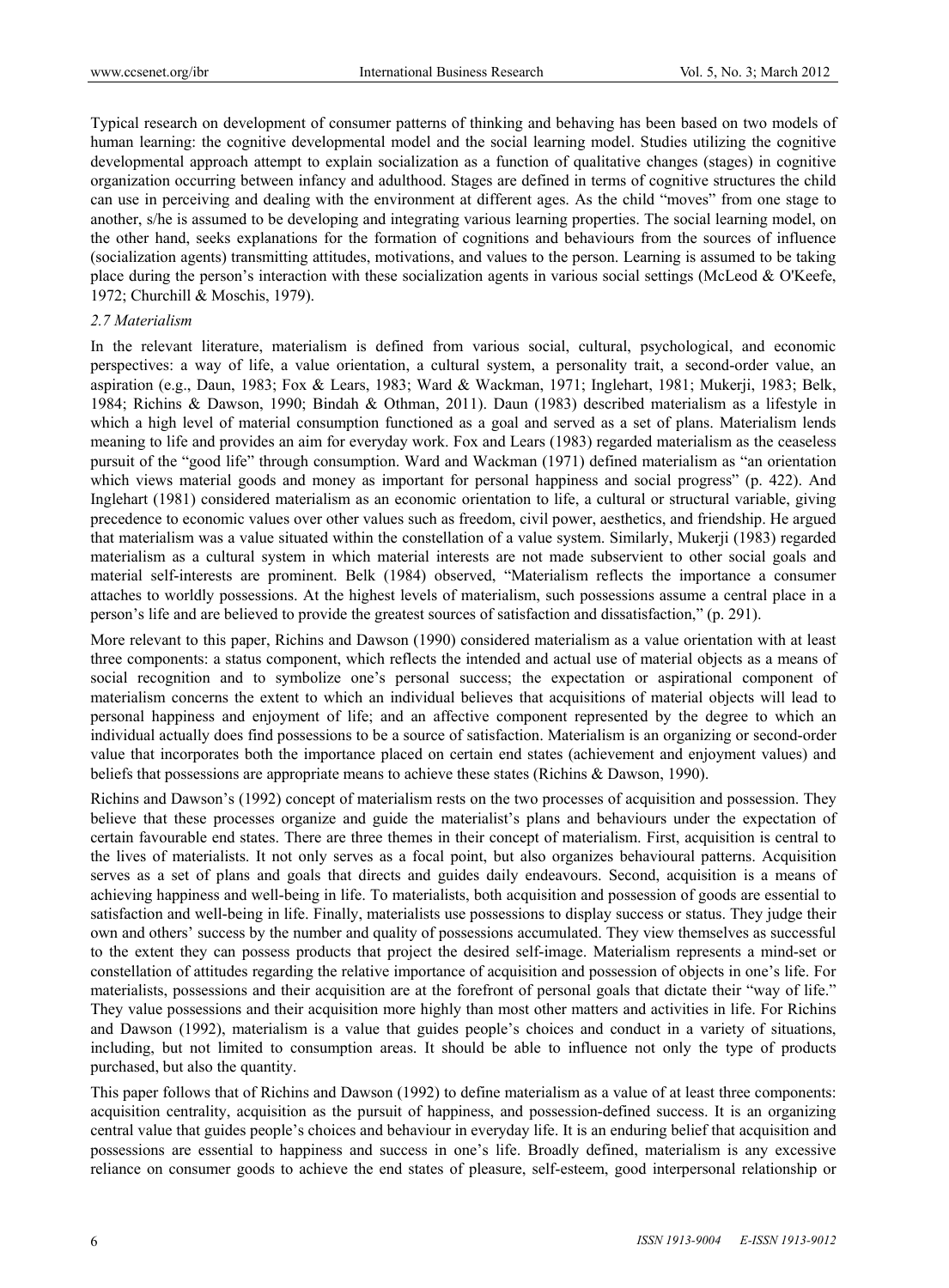high social status, any consumption-based orientation to happiness-seeking and a high importance of material issues in life (Ger & Belk, 1999).

## *2.8 The Relationship between Peer Communication Influence and Materialism*

In the consumer context, many aspects of socialization, including an understanding of materialism, arise from peer communication. It has been recommended that research along these lines be furthered by breaking down peer relationships into factors such as frequency of interaction and communication. In this study, peer communication is investigated to capture its effect on the development of materialism among young adult consumers.

There are very few and well established researches conducted in the area of peer communication and influences and its relationship with materialism (e.g., Moschis & Churchill, 1978; Churchill & Moschis, 1979). Most previous researchers either focused on children or adolescents, and practically no research has examined the effect of peer communication and influences of young adults and its relationship with materialism. Moschis and Churchill (1978) have examined the influence of family communication, on youth's development of specific consumer related motives and values in the context of consumer socialization among adolescents within the age group of (12 to 18 years old). It was reported that adolescent peer groups were particularly significant sources of influence. Children learned from peers "expressive elements of consumption" or "affective consumption" ("styles and moods of consumption"). In the study, the researchers hypothesized that the more frequently an adolescent communicated with their peers about consumption matters, the more positive the individual's materialistic attitudes would be. The result of the study indicated that the correlation between peer communication about consumption and materialistic values was positive and statistically significant and thus suggesting that youths may learn the expressive aspects of consumption from their peers. Adolescents appeared to acquire several cognitive skills by interacting with their peers. Peer communication about consumption variable was related positively to the adolescent's and materialism. Churchill and Moschis (1979) conducted another research with adolescents from both urban and rural areas with respect to peer communication about consumption, in which the researchers hypothesized a positive relationship between the adolescent's frequency of communication with his/her peers about consumption matters and the strength of his/her materialistic attitudes. Their findings indicated that materialistic values increase with the extent of peer communication. Their research findings also indicated that peer influence may be of significance in situations involving conspicuous consumption. These speculations and findings supported a hypothesized positive relationship between the adolescent's frequency of communication with his/her peers about consumption matters and the strength of his/her materialistic attitudes.

Moore and Moschis (1981) have studied the influence of peers as socialization agents and the effects of demographics variables on adolescents' consumer learning within the context of a conceptual model of consumer socialization. In their study, materialism was included as part of the consumer learning properties. The researchers hypothesized that the more frequently an adolescent communicated with peers about consumption matters, the more positive the individual's materialistic attitudes would be. The result was significant. It was found that the frequency of peer communication seems to lead to the development of materialistic orientations. The researchers concluded that the expressive aspects of consumption may be acquired from peer. Later, Achenreiner (1997) conducted a study to examine the materialistic attitudes of children across a wide age span, using a large sample, and a multi-item materialism scale, and examined the relationship between materialistic attitudes in children and susceptibility to peer group influence. The materialistic attitudes of children, ranging in age of 8 to 16 year old were examined using a multi-item materialism scale for children. The findings indicated that materialism was a relatively stable trait, varying only marginally with age, despite the numerous developmental changes taking place as a child gets older. The study also examined the relationship between materialism and susceptibility to peer influence and found a significant correlation. The findings supported the hypothesis that materialism and susceptibility to influence were positively related. The research was critical for a better understanding how materialistic attitudes develop and the role peer influence had on these attitudes. Regardless of age, children who were higher in susceptibility to influence also tended to be more materialistic. Flouri (1999) have examined the extent to which family environment mediate the relationship between family structure, religious attendance susceptibility to interpersonal influence communication with peer about consumption and materialism among mothers with children from college students aged between 16 to 23 years old. The results indicated that materialism was positively related to communication with peers about consumption issues. Materialism was independently predicted by the extent of peer influence. Materialism in adolescents was positively related to communication with peers about consumption issues and susceptibility to interpersonal influence. However within a maternal sample, adolescents' materialism correlated with peer influence. The results also showed that materialism in adolescents was independently predicted by the extent of peer influence. In another study, Chan and Prendergast (2007) surveyed adolescents aged 11 to 20 to ascertain whether adolescents in Hong Kong endorsed materialistic values, and to examine the influences of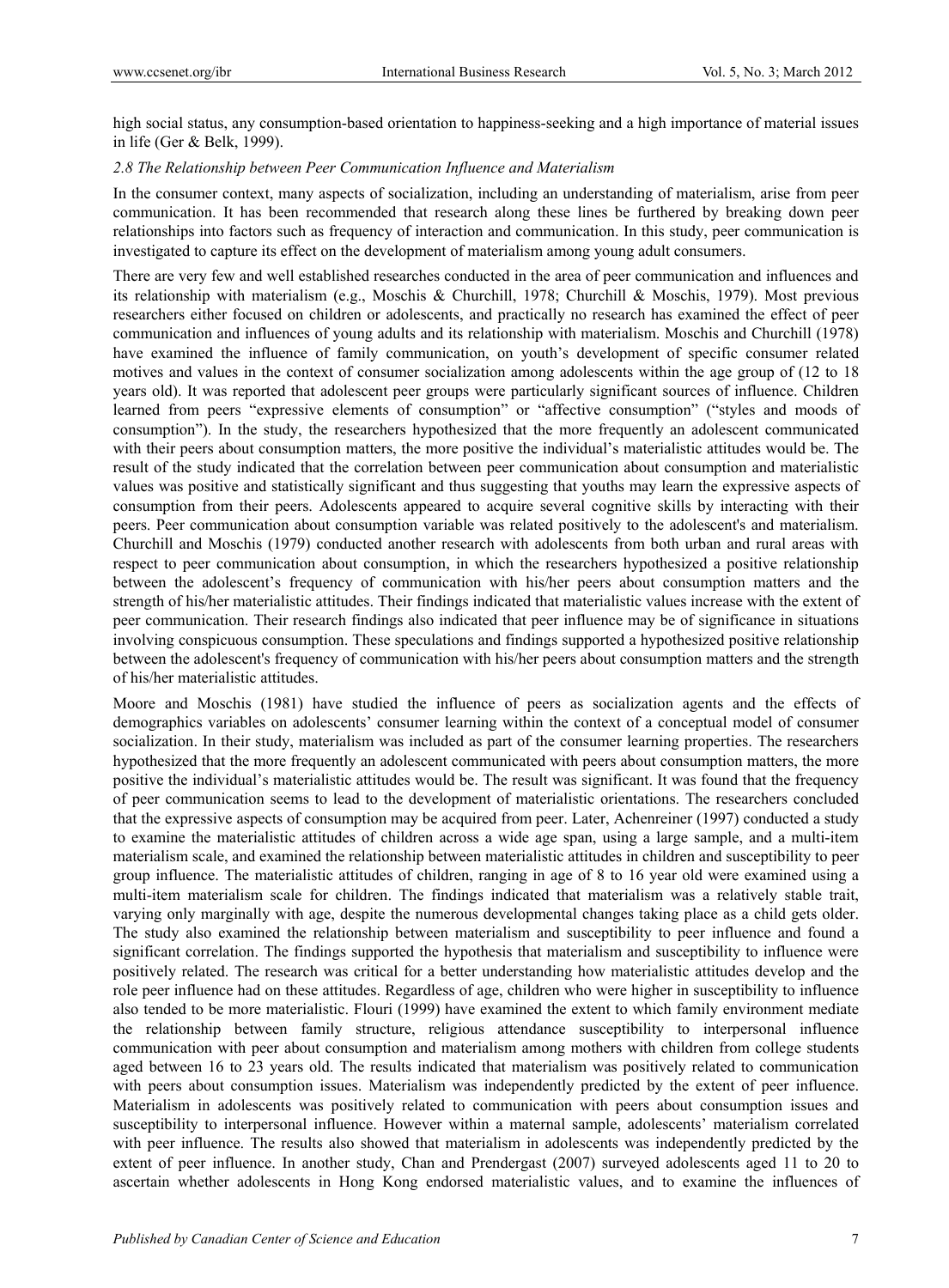interpersonal communication on adolescents' tendency to engage in social comparison and endorse materialistic values. They found that peer communications were positive predictors of social comparison with friends, and that peer influence had a positive correlation with materialism. The findings also indicated that normative peer influence was related to social comparison with friends while informative peer influence was not.

On the other hand, Chan and Zhang (2007) have examined the influence of peers and media celebrities on young people's endorsement of materialistic values in China. As the Chinese culture is said to be collective, it was expected that social relations, both personal and celebrity-mediated, played an important role in the establishment of consumption values. The respondents for the study were university students aged 18 to 24 years old in Beijing. The results indicated that peer communication and susceptibility to peer influence were positively related to social comparison. Motivation for viewing advertisements was positively related to imitation of celebrity models. In turn, both social comparison and imitation of celebrity models were positive predictors of materialism. The results of their study revealed that peer communication was positively correlated with social comparison. The level of peer communication reflected the frequency of peer interaction. Respondents who frequently communicated about advertisements and consumption with friends were more likely to engage in social comparison, because much of their communication is about possessions and brands. Social comparison in turn had a positive correlation with materialism. Respondents who compared their possessions with the possessions of friends and media celebrities came to believe that possessions were related to success and happiness, and that possessions occupy a central position in life. The findings of the study was also interpreted as showing that those who placed a high importance on material possessions were keen to engage in social comparison and peer interaction. The study has shown that when youth have higher levels of communication with peers, and were more vulnerable to their influence, they tended to engage in social comparison more often. And, this in turn predicted their level of materialism.

La Ferle and Chan (2008) have examined the influence of marketing communication factors, specifically social influences factors, peers on adolescents' endorsement of materialistic values in Singapore, with adolescents age 13 to 18 years old. They found that respondent would seek advice from peers when they buy products. In the study peer influence explained 40 % of the variance in materialistic values, and was found to be significant predictors of materialistic values among adolescents. Multiple regression analysis indicated that peer influence were positive predictors of materialistic values. Respondents who perceivedhigher level of peer influence were more materialistic. The study indicated that social influences played an important role in predicting levels of materialism among adolescents in Singapore. Furthermore, Roberts, Manolis and Tanner (2008) have investigated adolescents susceptibility to parental and peer influences, and how this susceptibility impact materialistic values and compulsive buying, using a sample of adolescents from grade 7 through 12 whose ranged aged were from 11 to 19 years old. The results of their study indicated that normative peer influence was shown to increase the level of materialism. Based on the background study, the following hypotheses are developed to identify factors that distinguished 'high materialism' and 'low materialism' groups, and to determine the relative importance of these factors in predicting group membership.

Ho1. Young adults who score 'high' on materialism tend to have a higher score on peer communication.

Ho2. Young adults who score 'low' on materialism tend to have a lower score on peer communication.

## **3. Methodology**

The following section mainly provides a discussion on the sample procedures and measurement and reports the inter-item reliability of the main constructs.

#### *3.1 Sample and Procedures*

Materialism and peer communication amongst young adults were examined through a survey conducted in the Klang Valley in Malaysia from January to March 2011. The target population were college students in public universities and private colleges of higher learning across the Klang Valley region in Malaysia as most institutions of higher learning in the country are concentrated in this area. College students were chosen for the study because generally they represent the future of a country because, with a good education, most of them will become middle-class professionals. On the other hand, most well-educated college students in the future will become relatively high-income professionals and spend much more money on products or services. Understanding their values and inclinations is useful for predicting the purchase patterns of young Malaysian working professionals. In total, 956 completed the survey questionnaires and were usable for the data analyses.

#### *3.2 Measures*

Allthe constructs were measured by multiple items. Generally, the respondents were asked to indicate on a five-point scale the extent to which they agreed with the statements (1=Somewhat disagree, 5=Strongly agree).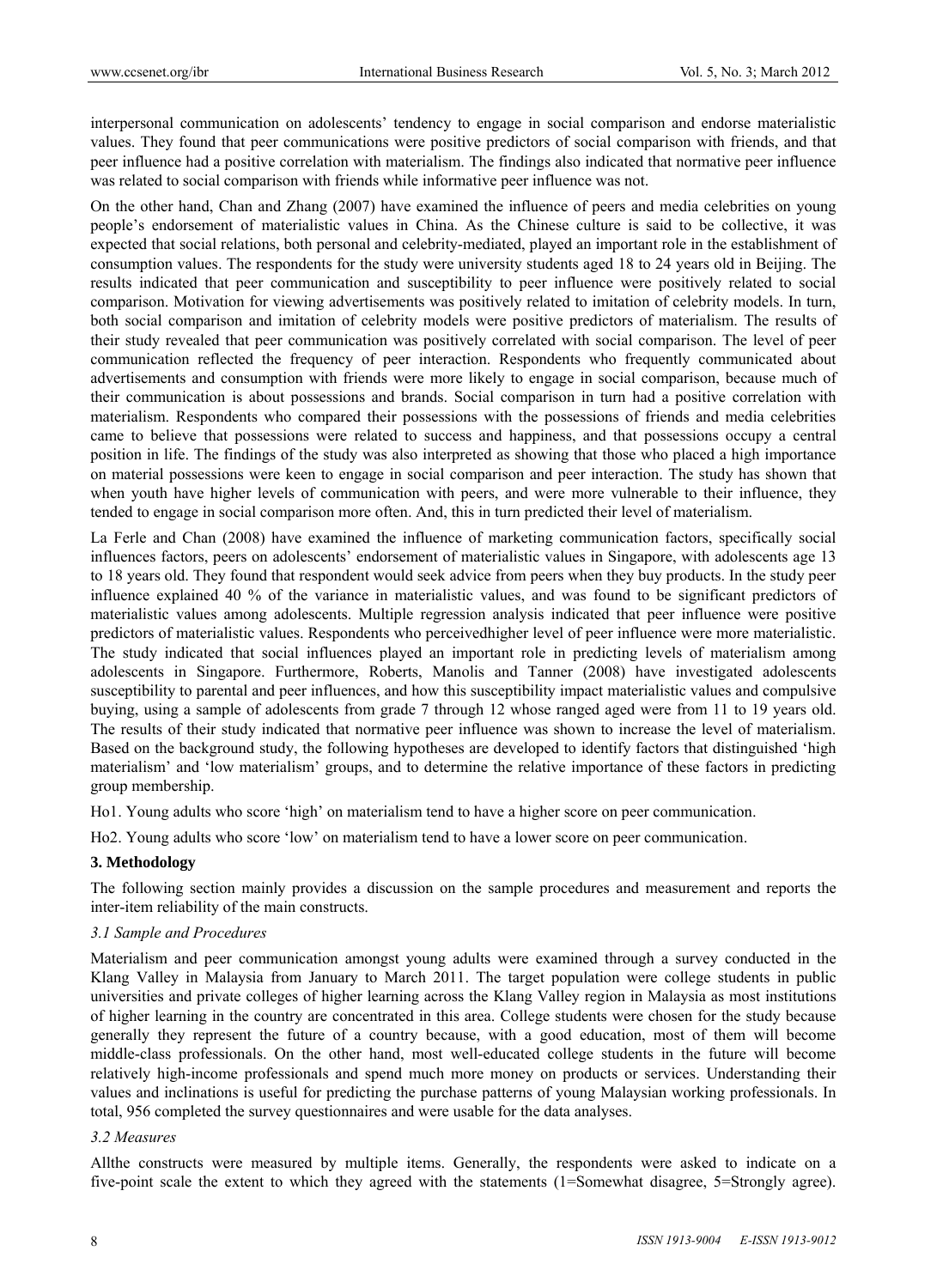Demographics variables were also collected and included gender, age, ethnicity, religion, marital status, and gross personal monthly income.

## 3.2.1 Materialism

Our key constructs were assessed using previously published, multi-item measures using a five-point Likert format adapted from Richins and Dawson (1992). As a means of testing the Material Value Scale (MVS) cross-cultural applicability using an alternative format, we followed the recommendations of Wong et al. (2003) by replacing the MVS's mixed-worded Likert format with a 15-items interrogative question format. Thus, rather than forcing respondents to agree or disagree with statements (e.g., I admire people who own expensive cars, homes, and clothes), we asked respondents to react to questions (e.g., How do you feel about people who own expensive cars, homes, and clothes?) using a set of specific response options (e.g., do not admire vs. greatly admire). We altered the direction (i.e., left or right side) of these anchors to mirror the original direction of the Likert-style MVS (MVS-Likert). The inter-item reliability (Cronbach's alpha) was 0.69. The mean formed the measure of materialism, with higher scores indicating stronger endorsement of materialistic values.

#### 3.2.2 Peer Communication

Peer communication was operationally defined as the overt peer-young adults' interactions about goods and services. Peer communication was measured with three items in which respondents were asked about the extent to which they interacted with their peers with regards to their buying habit and indicated the extent to which they agree or disagree with the statements. The items were adapted from Moschis and Moore (1979) which originally consisted of three items and were then modified for the study. The original scale response were recorded on a 5-point Likert scale ranging from 1 'Very' to 5 'Never,' whereas we have modified the scale and responses are recorded on a 5-point Likert scale ranging from 1 'Strongly disagree' to 5 'Strongly agree.' The reason for modification was to standardize the scale for the various sections of the questionnaire and to encourage consistency in responses. The statements were: "My friend and I talk about buying things," "My friend and I learn from each other about buying things," "My friend and I trust each other about buying things." The inter-item reliability (Cronbach's alpha) was 0.69.

## **4. Results**

## *4.1 'High' Materialism and 'Low' Materialism Groups: A Demographic Comparison*

The subjects of this study were classified into two materialism groups. That is, respondents who tend to agree more with the materialism statements were classified as 'high' materialism; those respondents who did not agree much with the statements were categorised as 'low' materialism. The classification of high and low materialistic values among young adults, is based on previous study conducted by Goldberg et al. (2003) on materialism among young adults, where their analyses were conducted by dividing the sample into quartiles and focusing on youths who were the most and least materialistic-those in the highest quartile and lowest quartile. The analysis in the study conducted by Goldberg et al. (2003) follows that of Richins (1994) who used the bottom and top quartiles of scores on her Adult Materialism Scale to classify respondents so as "to achieve a clear separation" (p. 524). Similarly, Richins and Dawson (1992) compared the top and bottom terciles. This approach is akin to the "known groups" approach (Wiggins, 1973). Because it is known with relative clarity what to expect of those who fall at either end of the scale, we focus on a comparison between them. In contrast, it is not so clear what to expect for those closer to the middle of the scale and so it is harder to predict how they will score on the various criterion measures.

Chi-square tests of independence were used to examine the demographic differences between 'high' materialism group and 'low' materialism group. Among the demographic variables, however, no significant differences were found between 'high' materialism and 'low' materialism groups. Table 1 presents the Chi-square results for the present study.

## Insert Table 1 Here

## *4.2 'High' and 'Low' Materialism Groups: Comparing the Peer Communication Factor*

Independent sample t-tests were used to compare mean scores for the study variables between 'high' materialism and 'low' materialism groups. As shown in Table 2, the present findings are encouraging whereby significant mean differences were found between 'high' and 'low' materialism groups in terms of peer communication factor. Specifically, it was found that the 'high' materialism group has considerably greater ratings on all constructs.

#### Insert Table 2 Here

From the independent sample t-tests analysis, a profile of 'high' and 'low' materialism groups can be drawn up. Specifically, young adults who tend to communicate with their peers with regards to consumption matters tend to be more inclined towards 'high' materialistic values in comparison to 'low' materialistic values. This result converge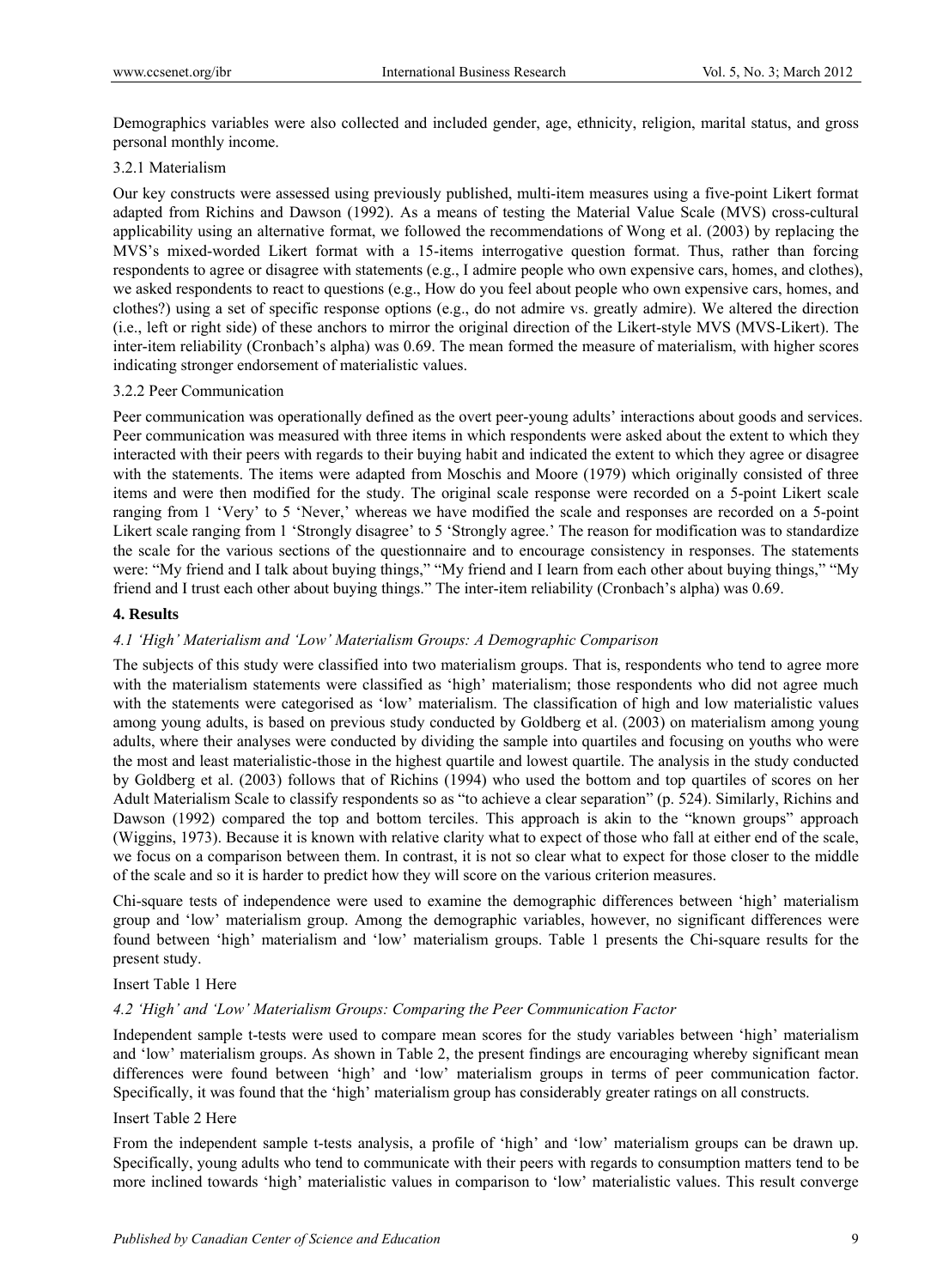with the findings of Churchill and Moschis (1979), which found in their study that materialistic values did increase with the extent of peer communication. The researchers tested the hypothesis that young people may pay attention to television commercials and discuss them with their peers. They found that materialistic values did increase with extent of peer communication. Another study also converged with our present findings, where Moore and Moschis (1981) surveyed 784 respondents from sixth through twelve grade students. Their findings indicated that the frequency of peer seems to lead to the development of materialistic orientations. Thus, concluding that the expressive aspects of consumption may be acquired from peers. Flouri (1999) who surveyed 246 adolescents aged 16 to 23 years old have found that materialism was positively related to communication with peers about consumption issues. Materialism wasindependently predicted by the extent of peer influence. Materialism in adolescents was positively related to communication with peers about consumption issues. Their results showed that materialism in adolescents was independently predicted by the extent of peer influence. In China, Chan and Zhang (2007) surveyed 305 university students (undergraduate and graduate students) aged 18 to 24 and found that peer communication and susceptibility to peer influence were positively related to social comparison. Motivation for viewing advertisements was positively related to imitation of celebrity models. In turn, both social comparison and imitation of celebrity models were positive predictors of materialism. Respondents who compare their possessions with the possessions of friends and media celebrities believe that possessions were related to success and happiness, and that possessions occupy a central position in life. Those who place a high importance on material possessions were keen to engage in peer interaction.

#### *4.3 Predicting Group Membership: A Discriminant Analysis*

While the significant mean difference tests as discussed above provided a preliminary insight into the differences between the two materialism groups, the use of independent sample t-tests was not able to determine the relative importance of each factor that best discriminates between 'high' materialism and 'low' materialism. Therefore, a discriminant analysis was needed to provide an exploration into the discriminating power of these factors. A total of two variables have been included in the discriminant analysis. These variables include: peer communication and materialism.

#### *4.4 Analysing Group Differences*

The mean differences between two different groups, namely 'high' materialism and 'low' materialism groups, with respect to peer communication were examined. The results revealed that the group who tended to be less materialistic was significantly different from the group who tended to be more materialistic in terms of the study construct. As expected, the groups mean differences were consistent with the findings reported in the independent sample t-tests analysis (see Table 3). When compared to 'high' materialism, young adults who are less materialistic communicated less about consumption matter with their peers.

#### Insert Table 3 Here

Statistically, the higher the F-value of a particular variable, the more important the variable is (Hair et al. 2006). It was found that peer communication is an important predicting variable, with the F-value recorded at 24.337. Wilks' Lambda is another measure of group differences based on individual variable, ascertaining the within group variance with the total variance (Hair et al. 2006). In contrast to F-value, the smaller value of Wilks'  $\lambda$  (i.e., near 0) indicates that the group means seem to be different, and thus the null hypothesis should be rejected (Hair et al. 2006). It was shown that the Wilks'  $\lambda$  values for peer communication were low, reported at 0.975, leading to significant p-value of 0.0000. The results have thus far indicated that peer communication is an important significant factor in discriminating the two materialism groups.

#### *4.5 Discriminant Function*

Table 4 presents a summary of the discriminant function. There was no discriminant function with the eigenvalue of more than one produced for the two materialism groups. The canonical correlation was 0.196, when squared value implied that this model could explain 44.2 % of the variance in the dependent variable (i.e., materialism). The standardised function coefficients and the structure matrix measures aid in the interpretation of the relative importance of the variables to the function. The higher the standardised function coefficients for a given variable, the more important the variable is (Hair et al. 2006). It was reported that peer communication (0.738) made a great contribution to the function. Next, when the structure matrix correlation was examined, peer communication was again shown to have high correlation with the function (0.800).

Insert Table 4 Here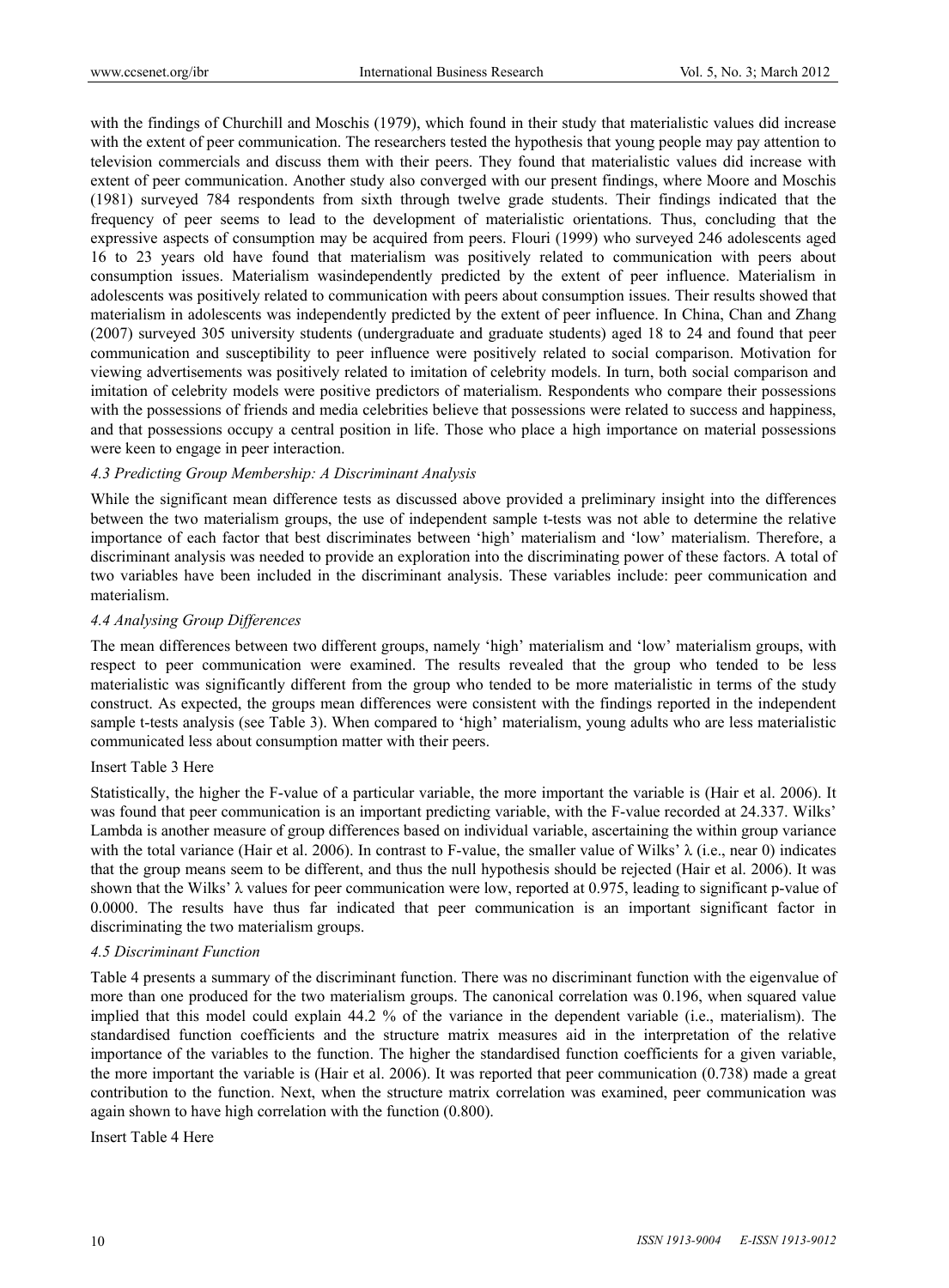The classification results of the discriminant analysis are presented in Table 5. Approximately 56.5 % of the respondents in 'low materialism' group were correctly classified, while 58.3 % of the respondents in 'high materialism' group were correctly classified.

Insert Table 5 Here

Overall, 57.3 % of the respondents were correctly classified based on the discriminant function. The classified matrix showed that predictive accuracy of the function was 57 % between the 'high' materialism and 'low' materialism groups. Both hypotheses developed for the study regarding materialism group membership was supported with the use of discriminant analysis. The current findings reported peer communication to be an important factor in discriminating the two materialism groups.

## **5. Discussion and Direction for Future Research**

The information presented in this article suggests adequate evidence that peer communication appears to play an important role in consumer socialization, particularly among young urban adult consumers in Malaysia. Generally, young adult consumers appear to acquire a variety of consumption-related orientations skills, and values (particularly, materialistic values) from their peers interaction. The purpose of this paper was to provide a theoretical framework to explain the mechanism responsible for the development of materialistic values among young adult consumers. The role of peer communication influences on the development of materialistic values among young adult consumers was assessed using a sample of young urban adult consumers in Malaysia. First, this study has attempted to examine if there were any differences between low and high materialism groups among young urban adults consumers, using demographics dimension. Second, the study attempted to examine the differences between low and high materialism groups among young urban adult consumers using peer communication dimension. Subjects were classified into two materialism groups. That is, respondents who tend to agree more with the materialism statements were classified as 'high' materialism; those respondents who did not agree much with the statements were categorised as 'low' materialism. Chi-square tests of independence were used to examine the demographic differences between 'high' materialism group and 'low' materialism group. Among the demographic variables, however, no significant differences were found between 'high' materialism and 'low' materialism groups.

Independent sample t-tests were used to compare mean scores for the study variables between 'high' materialism and 'low' materialism groups, and significant mean differences were found between 'high' and 'low' materialism groups in terms of peer communication factor. Specifically, it was found that the 'high' materialism group has considerably greater ratings on all constructs. The two hypotheses tested regarding materialism group membership using discriminant analysis were supported, indicating significant differences between 'high materialism' and 'low materialism' groups based on peer communication construct studied. The findings of the present study suggest that, young adults who communicated and interacted more frequently with their peers about consumption matters are likely to develop more materialistic values. In contrast, young adults who communicated and interacted less frequently with their peers about consumption matters are likely to develop less materialistic values. Most studies conducted in the area of consumer socialization and materialism have employed well established measures developed and tested mostly in Western cultures. The key construct for this study (materialism) was assessed using previously published, multi-item measures using a five-point Likert format adapted from Richins and Dawson (1992) in South East Asia (Malaysia). The cross-cultural applicability of the Material Value Scale adapted for this study, as a mean of testing the scale using alternative format has proved to be reliable.

Given that peer communication and interaction plays an important role in influencing the development of materialistic values among young urban adult consumers, it is possible that other socialization agent influencers (e.g., family influence and their different forms of communication patterns with their child) may contribute to the development of materialistic values among young adults. This is because one parent's style of communication with the child (FCP) is quite different from that of the other parents. Thus, several avenues for future research are possible. We need to understand the communication processes involved in the transmission and acquisition of certain values (such as materialism) and behaviors from parent to child and how these vary by socio-demographic characteristics. The sample employed for this study has been tested in a specific cultural context alone. Given that the transmission and acquisition of values vary by socio-demographic characteristics, future studies using similar measures could be employed and tested in different cultures to better understand the impact of peer communication influences on materialism, especially among young adult consumers which has not extensively been explored in previous research related to the study of consumer socialization and values.

This study is an attempt to provide information which could be useful to help marketers to get a better understanding of their target consumers. On the other hand, this study will evoke the attention of consumer educators that young people's materialistic values are likely to get them into financial troubles. From a theoretical perspective, this study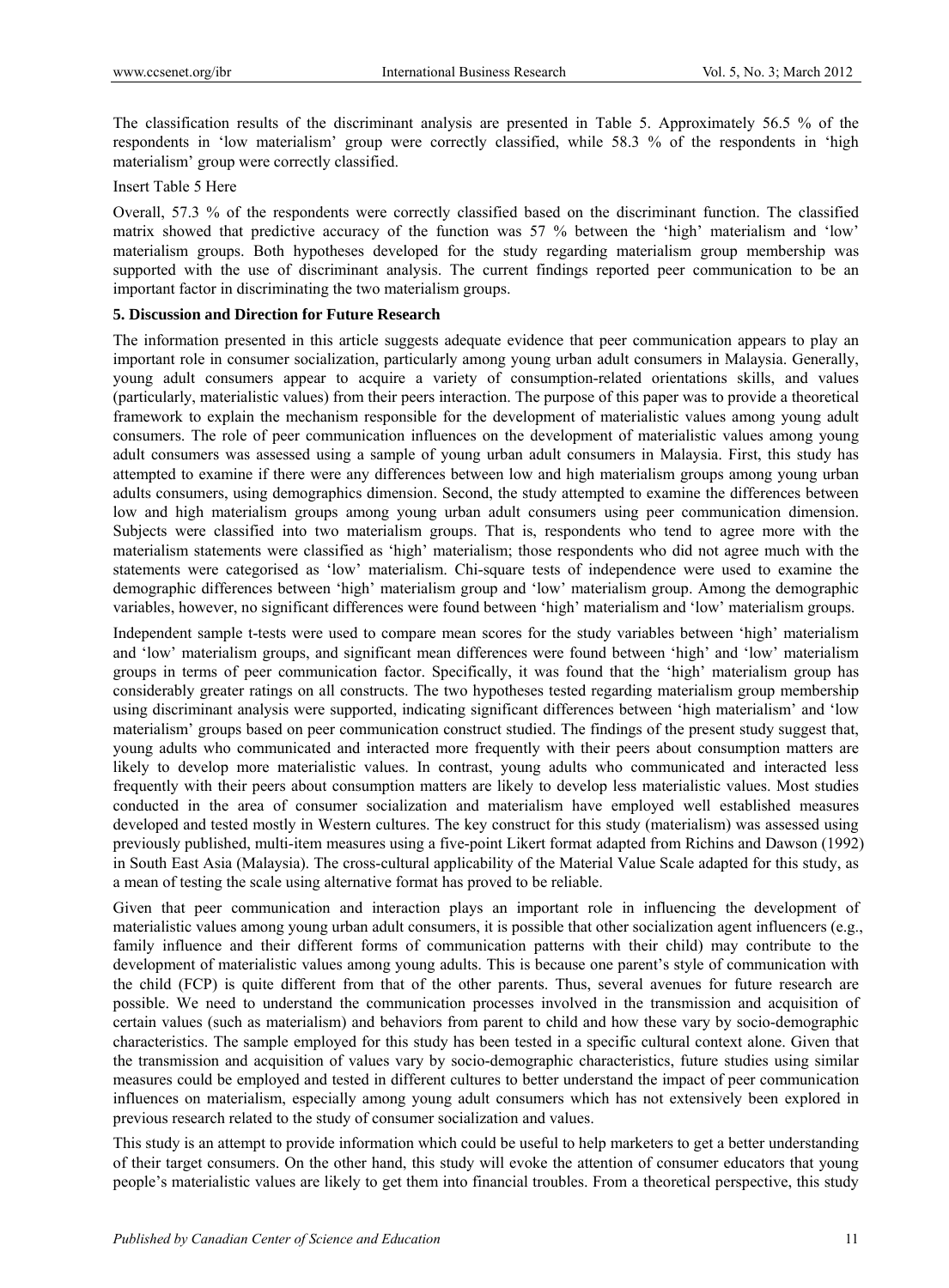is an attempt to inform our ideas about consumer learning, development, and change. No other area of consumer behaviour research is so focused on the process and outcomes of consumer learning that evolve over time.

From a managerial perspective, consumer socialization research provides unique insight into the beliefs and behaviour of an important consumer segment that is young adults. Finally, from a public policy and societal perspective, there is probably no other topic in consumer research that holds more interest than socialization and the study of materialism. Government agencies and consumer groups have had an uneven history of aggressively pursuing consumer in these areas.

#### **References**

Achenreiner, G. B. (1997). Materialistic values and susceptibility to influence in children. *Association for Consumer Research, 24*, 82-88.

Bindah, E. V., & Othman, M. N. (2011). The role of family communication and television viewing in the development of materialistic values among young adults. A Review. *International Journal of Business and Social Science, 2*(23), 238-248.

Belk, R. W. (1984). Three scales to measure vonstructs related to materialism: reliability, validity, and relationships to measures of happiness. *Advances in Consumer Research, 11*(1), 291-297.

Blosser, B. J., & Roberts, D. F. (1985). Age differences in children's perceptions of message intent: Responses to television news, commercials, educational spots, and public service announcements. *Communication Research, 12*, 455-484. http://dx.doi.org/10.1177/009365085012004002

Chan, K., & Prendergast, G. (2007). Materialism and social comparison among adolescents. *Social Behavior and Personality, 35*(2), 213-228. http://dx.doi.org/10.2224/sbp.2007.35.2.213

Chan, K., & Zhang, C. (2007). Living in a celebrity-mediated social world: The Chinese experience. *Young Consumers, 8*(2), 139-152. http://dx.doi.org/10.1108/17473610710757509

Churchill, G. A., & Moschis, G. P. (1979). Television and interpersonal influences on adolescent consumer learning. *Journal of Consumer Research, 6*(1), 23-35. http://dx.doi.org/10.1086/208745

Croteau, D., & Hoynes, W. (2000). *Media Society: Industries, Images and Audiences*. Thousand Oaks, CA: Pine Forge Press.

Daun, A. (1983). *The Materialistic Lifestyle: Some Socio-Psychological Aspects*. New York: St. Martin's.

Erikson, E. H. (1968). *Identity: Youth and Crisis*. NewYork: Norton.

Fabris, G. (2003). *IlNuovo Consumatore: Verso Il Postmoderno*. Milano: Angeli.

Fox, R. W., & Lears, T. J. J. (1983). *The Culture of Consumption: Critical Essays in American History*. New York: Pantheon Books.

Flouri, E. (1999). An integrated of consumer materialism: Can economic socialization and maternal values predict materialistic attitudes in adolescents. *Journal of Socio-Economics, 28*, 707-724. http://dx.doi.org/10.1016/S1053-5357(99)00053-0

Ganassali, S., Hennings, N., et al. (2006). Is There a Young Pan European Consumer in Theory and Practice? European Platform for Research in Marketing.

Ger, G., & Belk, R. W. (1999). Accounting for materialism in four cultures. *Journal of Material Culture, 4*(2), 183-204. http://dx.doi.org/10.1177/135918359900400204

Goldberg, M. E., Gorn, G. J., Peracchio, L. A., & Bamossy, G. (2003). Understanding materialism among youth. *Journal of Consumer Psychology, 13*(3), 278-288. http://dx.doi.org/10.1207/S15327663JCP1303\_09

Hair, J. F., Black, W. C., Babin, B. J., Anderson, R. E., & Tatham, R. L. (2006). *Multivariate Data Analysis* (6th ed). New Jersey: Prentice Hall.

Inglehart, R. (1981). Post-materialism in an environment of insecurity. *American Political Science Review, 75*(4), 880-900. http://dx.doi.org/10.2307/1962290

John, D. R., & Lakshmi-Ratan, R. (1992). Age differences in children's choice behavior: The impact of available alternatives. *Journal of Marketing Research, 29* (2), 216-226. http://dx.doi.org/10.2307/3172571

John, D. R. (1999). Consumer socialization of children: A retrospective look at twenty-five years of research. *Journal of Consumer Research, 26*(3), 183-213. http://dx.doi.org/10.1086/209559

Kasser, T. (2002). *The High Price of Materialism*. Cambridge, MA: The MIT Press.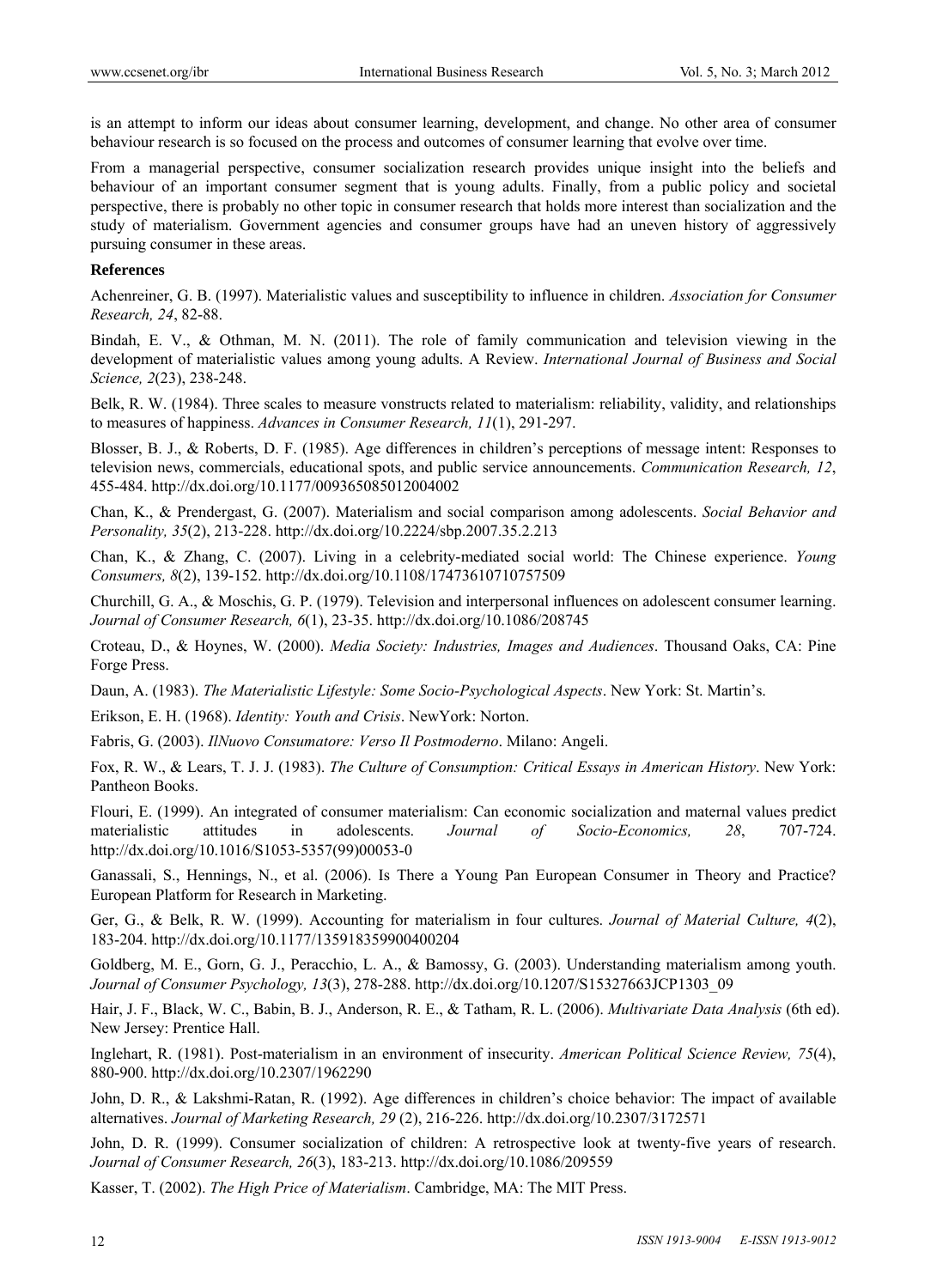Keng, K. A., Jung, K., Jiuan, T. S., & Wirtz, J. (2000). The influence of materialistic inclination on values, life satisfaction and aspirations: An empirical analysis. *Social Indicators Research, 49*(3), 317-333. http://dx.doi.org/10.1023/A:1006956602509

Korten, D. C. (1999). *The Post-Corporate World: Life after Capitalism*. West Hartford, CT: Kumarian Press.

La Ferle, C., & Chan, K. (2008). Determinants for materialism among adolescents in Singapore. *Journal of Young Consumer, 9*(3), 201-214. http://dx.doi.org/10.1108/17473610810901624

McLeod, J. M., & Chaffee, S. H. (1972). The construction of social reality. In J. Tedeschi (Ed.), *The social influence process* (pp. 50-59). Chicago: Aldine-Atherton.

McNeal, J. (1999). *The kids market: Myths and realities*. Ithaca, NY: Paramount Marketing Publishing.

Moore, R. L., & Moschis, G. P. (1981). The effects of family communication and mass media use on adolescent consumer learning. *Journal of Communication, 31*, 42-51. http://dx.doi.org/10.1111/j.1460-2466.1981.tb00449.x

Moschis, G. P., & Moore, R. L. (1979). Family communication and consumer socialization. *Advances in Consumer Research, 6*, 359-363.

Moschis, G. P., & Mitchell, L. G. (1986). Television advertising and interpersonal influences on teenagers' participation in family consumer decisions. *Advances in Consumer Research, 13*, 181-186.

Moschis, G. P. (1985). The role of family communication in consumer socialization of children and adolescents. *Journal of Consumer Research, 1*, 898-913. http://dx.doi.org/10.1086/209025

Moschis, G. P., & Churchill, G. A. (1978). Consumer socialization: A theoretical and empirical analysis. *Journal of Marketing Research, 15*(4), 599-609. http://dx.doi.org/10.2307/3150629

Moschis, G. P., & Mitchell, L. G. (1986). Television advertising and interpersonal influences on teenagers' participation in family consumer decisions. *Advances in Consumer Research, 13*, 181-186.

Mukerji, C. (1983). *From Graven Images: Patterns of Modern Materialism*. New York: Columbia University Press.

Piaget, J. (1953). *The Origin of Intelligence in the Child*. New York: Routledge & Kegan Paul Ltd.

Reimer, B., & Rosengren, K. E. (1990*). Cultivated Viewers and Readers: A Life-Style Perspective*. Newbury Park, CA: Sage.

Richins, M. L., & Dawson, S. (1992). A consumer values orientation for materialism and its measurement: scale development and validation. *Journal of Consumer Researc*h*, 19*(3), 303-316. http://dx.doi.org/10.1086/209304

Richins, M. L., & Dawson, S. (1990). Measuring material values: A preliminary report of scale development. *Advances in Consumer Research*, 17, 169-175.

Richins, M. L. (1994). Valuing things: The public and private meanings of possessions. *Journal of Consumer Research, 21*(3), 504-521. http://dx.doi.org/10.1086/209414

Roberts, J. A., Manolis, C., & Tanner, Jr, J. F. (2008). Interpersonal influence and adolescent materialism and compulsive buying. *Social Influence, 3*(2), 114-131. http://dx.doi.org/10.1080/15534510802185687

Robertson, T. S., & Rossiter, J. R. (1974). Children and commercial persuasion: An attribution theory analysis. *Journal of Consumer Research, 1*, 13-20. http://dx.doi.org/10.1086/208577

Schor, J. B. (1999). *What's Wrong with Consumer Society? Competitive Spending and the New Consumerism*. Washington D.C: Island Press.

Schindler, D. R., & Cooper, P. S. (2001). *Business Research Methods* (7th ed.). New York, NY: McGraw-Hill.

Schuman, H., & Presser, S. (1981). *Questions and Answers in Attitude Surveys*. New York: Academic Press.

Talmon, Y. (1963). *Comparative Analysis of Adult Socialization*. Paper presented at the Social Science Research Council Conference on Socialization Through the Life Cycle. New York.

Thorton, R., & Nardi, P. M. (1975). The dynamics of pole acquisition. *American Journal of Sociology, 80*, 870-884. http://dx.doi.org/10.1086/225897

Ward, S. (1974). Consumer socialization. *Journal of Consumer Research, 1*(2), 1-14. http://dx.doi.org/10.1086/208584

Ward, S., & Wackman, D. B. (1971). Family and media influences on adolescent consumer learning. *American Behavioral Scientist, 14*(3), 415-427. http://dx.doi.org/10.1177/000276427101400315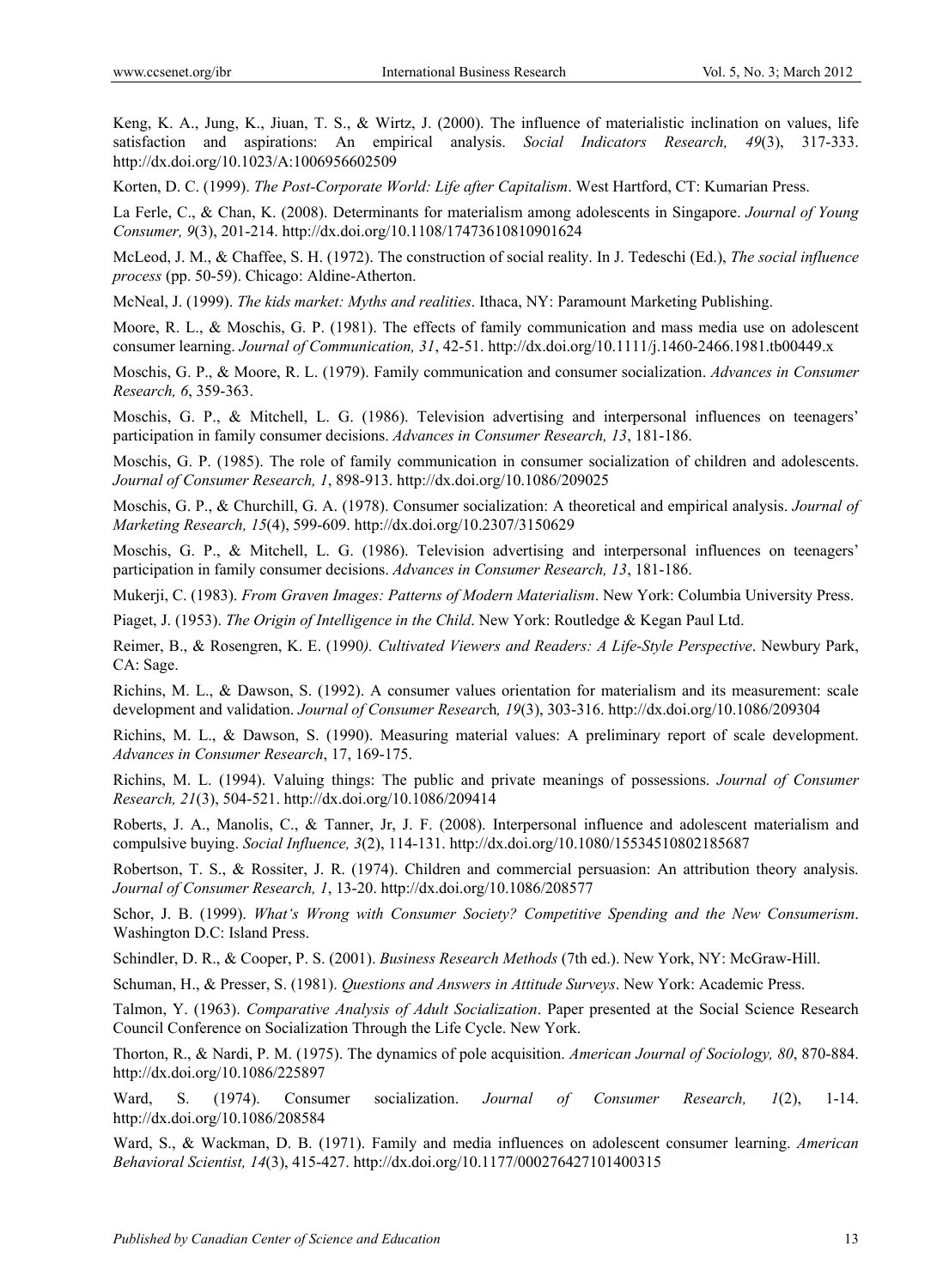Wiggins, J. S. (1973). *Personality and Prediction: Principles of Personality Assessment*. Reading, MA: Addison-Wesley.

Wong, N., Rindfleisch, A., & Burroughs, J. (2003). Do reverse-worded items confound measures in cross-cultural consumer research? The case of the material values scale. *Journal of Consumer Research, 30*, 72-91. http://dx.doi.org/10.1086/374697

|  |  | Table 1. High Materialism and Low Materialism: A Demographic Comparison |  |  |
|--|--|-------------------------------------------------------------------------|--|--|
|  |  |                                                                         |  |  |

|                                                           | 'Low' Materialism |             | 'High' Materialism |             |
|-----------------------------------------------------------|-------------------|-------------|--------------------|-------------|
| Characteristics                                           |                   | $(N = 527)$ |                    | $(N = 429)$ |
|                                                           | Frequency         | Percentage  | Frequency          | Percentage  |
| Gender ( $X^2 = 0.000$ , p-value = 0.997)                 |                   |             |                    |             |
| Male                                                      | 210               | 39.8        | 171                | 39.9        |
| Female                                                    | 317               | 60.2        | 258                | 60.1        |
| Age ( $X^2 = 0.332$ , p-value = 0.954)                    |                   |             |                    |             |
| 18 & below                                                | 27                | 5.1         | 25                 | 5.8         |
| 19-29                                                     | 443               | 84.1        | 356                | 83.0        |
| 30-39                                                     | 48                | 9.3         | 42                 | 9.8         |
| 40-48                                                     | 9                 | 1.5         | 6                  | 1.4         |
| Ethnicity( $X^2 = 2.553$ , p-value = 0.466)               |                   |             |                    |             |
| Malay                                                     | 262               | 49.7        | 233                | 54.3        |
| Chinese                                                   | 159               | 30.2        | 111                | 25.9        |
| Indians                                                   | 56                | 10.6        | 46                 | 10.7        |
| Others                                                    | 50                | 9.5         | 39                 | 9.1         |
| Religion( $X^2 = 4.706$ , p-value = 0.319)                |                   |             |                    |             |
| Islam                                                     | 302               | 57.3        | 254                | 59.2        |
| <b>Buddhism</b>                                           | 114               | 21.6        | 81                 | 18.9        |
| Hinduism                                                  | 49                | 9.3         | 41                 | 9.6         |
| Christianity                                              | 48                | 9.1         | 48                 | 11.2        |
| Others                                                    | 14                | 2.7         | 5                  | 1.2         |
| Marital Status ( $X^2 = 2.548$ , p-value = 0.467)         |                   |             |                    |             |
| Single                                                    | 467               | 88.8        | 373                | 86.9        |
| Married without children                                  | 22                | 4.0         | 21                 | 4.9         |
| Married with children                                     | 36                | 6.8         | 30                 | 7.0         |
| Widow/Widower/Divorcee                                    | $\overline{2}$    | 0.4         | 5                  | 1.2         |
| Education <sup>a</sup> ( $X^2 = 5.399$ , p-value = 0.249) |                   |             |                    |             |
| Primary School or Less                                    | $\boldsymbol{0}$  | 0.0         | $\mathbf{1}$       | 0.2         |
| PMR/SRP/LCE                                               | $\mathbf{1}$      | 0.2         | $\overline{2}$     | 0.5         |
| SPM/SPVM/MCE                                              | 61                | 11.6        | 40                 | 9.3         |
| College Diploma                                           | 157               | 29.8        | 150                | 35.0        |
| Professionalqualification/University degree               | 308               | 58.4        | 236                | 55.0        |
| Monthly Gross Personal Income                             |                   |             |                    |             |
| $(X^2 = 6.600, p-value = 0.252)$                          |                   |             |                    |             |
| Less than RM1,000                                         | 348               | 66.0        | 281                | 65.5        |
| RM1,000 to RM1,999                                        | 73                | 13.9        | 56                 | 13.1        |
| RM2,000 to RM3,999                                        | 78                | 14.8        | 57                 | 13.3        |
| RM4,000 to RM5,999                                        | 20                | 3.8         | 30                 | 7.0         |
| RM6,000 to RM7,999                                        | $\boldsymbol{7}$  | 1.3         | 3                  | 0.7         |
| RM8,000 to RM9,999                                        | $\mathbf{1}$      | 0.2         | $\overline{2}$     | 0.5         |

Note: <sup>a</sup> PMR/SRP/LCE is equivalent to nine years of formal elementary and middle school education.